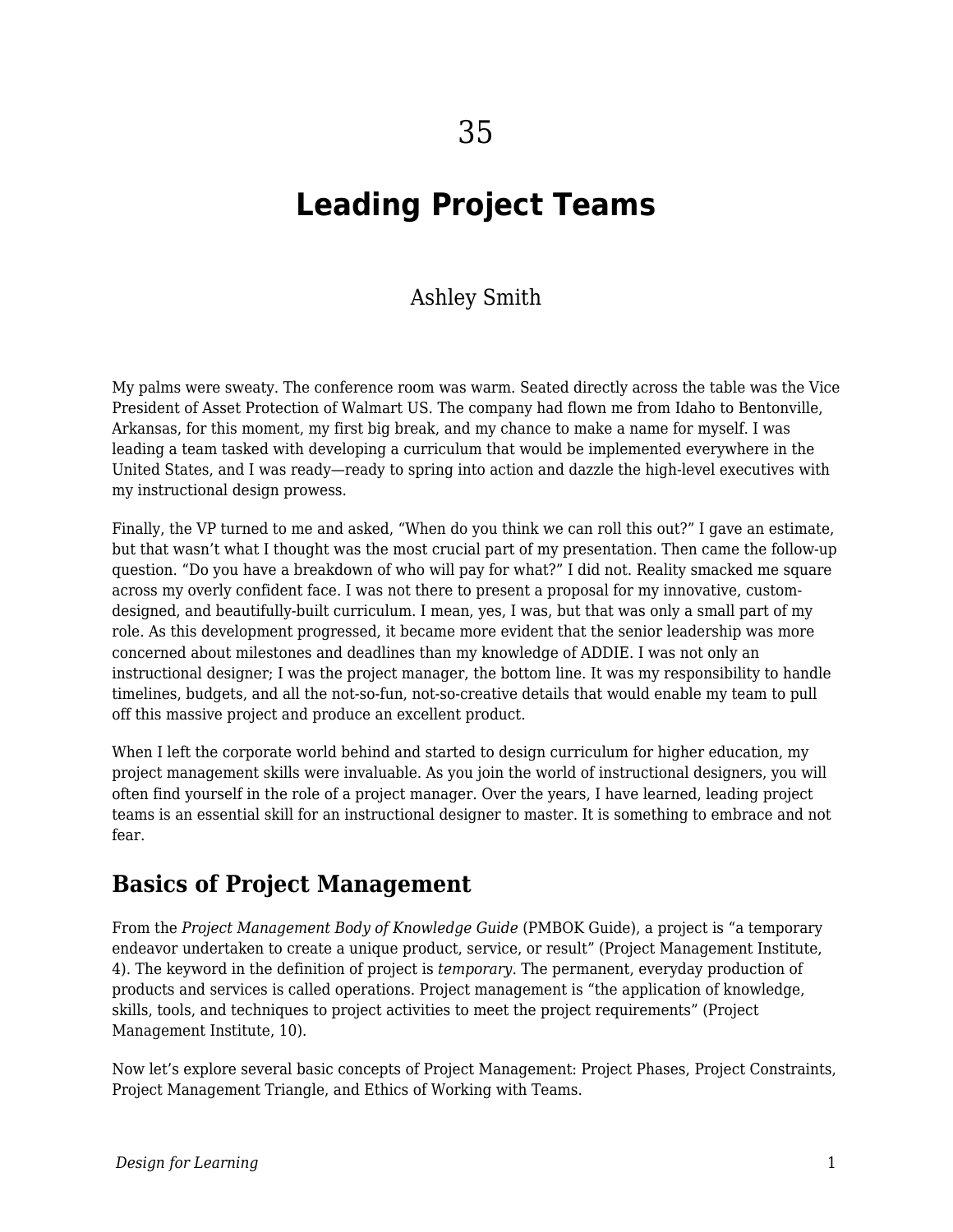#### **Project Phases**

The textbook, *Project Management for Instructional Designers*, describes four typical lifecycle phases of a project: Initiation, Planning, Execution, and Closeout (or Closing) (see Figure 1).

#### **Figure 1**

*Four Phases of Project Management*



The Initiation phase encompasses all the assignments and actions that need to occur before project planning. The Initiation phase starts "with the assignment of the project manager and ends when the project team has sufficient information to begin developing a detailed schedule and budget" (Wiley et al., p. 3.1). The Planning phase centers on developing "an understanding of how the project will be executed and a plan for acquiring the resources needed to execute it" (Wiley et al., p. 3.1). The Execution phase emphasizes "the major activities needed to accomplish the work of the project" (Wiley et al., p. 3.1). The Closeout (or Closing) phase signifies the last stage of a project and where "project staff is transferred off the project, project documents are archived, and the final few items or punch list is completed" (Wiley et al., p. 3.1). I would recommend exploring more about each of these phases in this textbook, [Project Management for Instructional Designers.](https://pm4id.org/chapter/3-1-project-phases-and-organization/)

#### **Additional Videos**

- [4 Phases of the Project Life Cycle](https://youtu.be/N3N9-RLSbvo)
- [The Typical Phases in Project Management](https://www.youtube.com/watch?v=sLgdRO5IS9U)

#### **Project Constraints**

#### **Scope**

With every project, we must consider scope. The definition of project scope is "what tasks the project team is expected to accomplish and, just as importantly, what is not part of the project" [\(Wiley et al,](https://pm4id.org/chapter/7-2-project-scope/) [p. 7.2\)](https://pm4id.org/chapter/7-2-project-scope/).

Every project, being temporary in nature, has a beginning and ending. As the project manager, you need a clear vision of where the project needs to go. To help understand this concept, we will explore the second habit of *7 Habits of Highly Effective People*, "Begin with the end in mind." Stephen Covey (2013) states,

"'Begin with the end in mind' is based on the principle that all things are created twice. There's a mental or first creation, and a physical or second creation, to all things. Take the construction of a home, for example. You create it in every detail before you ever hammer the first nail into place. You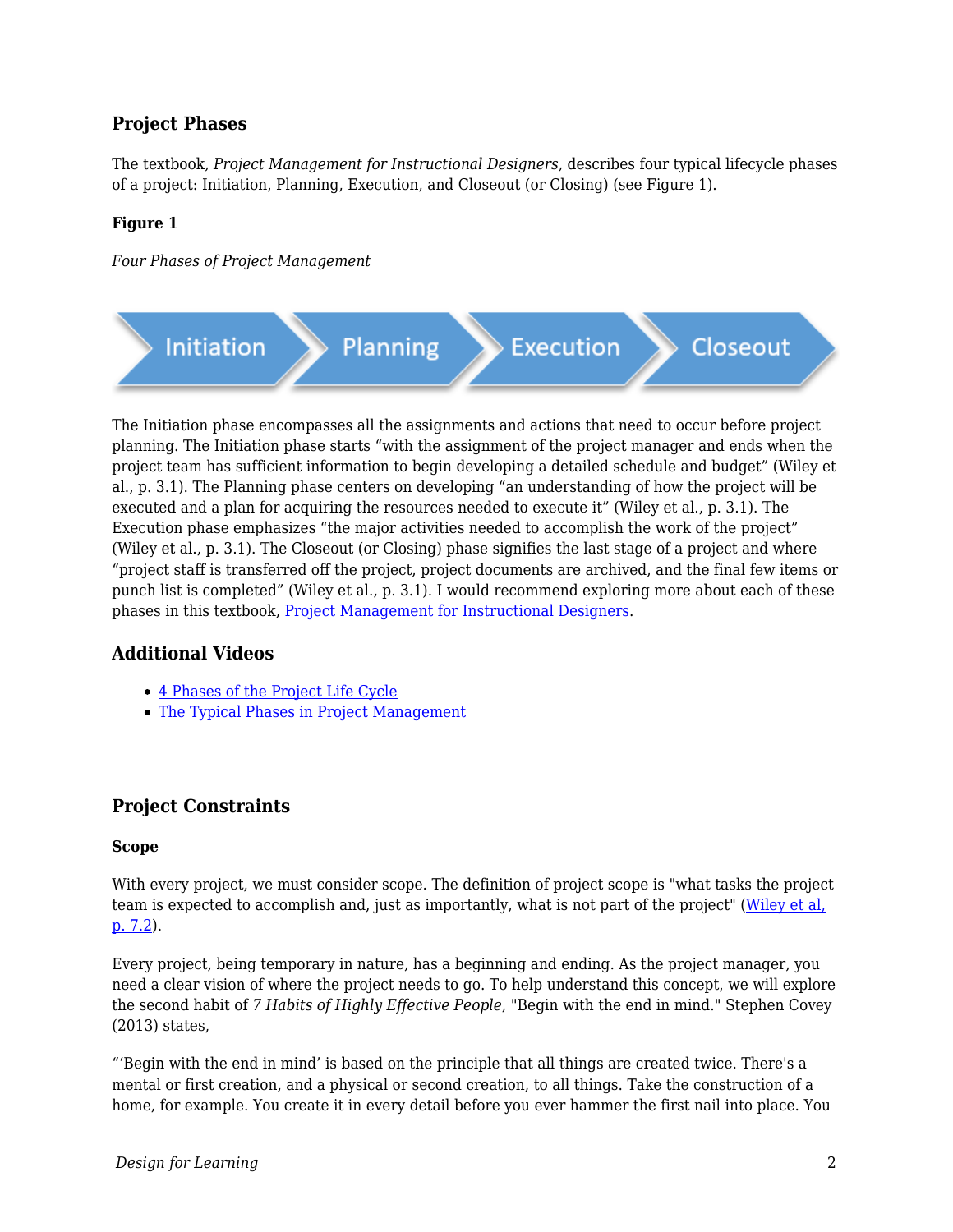try to get a very clear sense of what kind of house you want…

The carpenter's rule is 'measure twice, cut once.' You have to make sure that the blueprint, the first creation, is really what you want, that you've thought everything through. Then you put it into bricks and mortar. Each day you go to the construction shed and pull out the blueprint to get marching orders for the day. You begin with the end in mind" (p. 95).

Like the construction of a house, you need to plan and create a "blueprint" for your project before work can begin. After you understand the project, you will need to articulate this vision to your team. Your team will never have a better understanding of the project scope than you. As the project manager, if you are unclear about the project's expectations, your team will also be unclear on them. This path leads to scope creep.

#### **Dangers of Scope Creep**

Scope creep happens anytime the project's requirements change after you start the project. This creep is a subtle phenomenon. Threats to time and cost loom as you allow small changes to occur based on last-minute suggestions. These change requests are often coupled with the rationale that, "We are already adjusting the curriculum anyway." Or "It's only one small change." One small change can have an enormous impact on the project. In many cases, as the project manager, you will underestimate the full effect of the change. You never want to find yourself in the position where you overpromise and underdeliver. Scope creep will make you unable to fill your commitments and leave your stakeholders disappointed.

#### **Cost**

As a project manager, you have an essential role to manage budgets and cost. You will need know your budgetary constraints and work to minimize costs. As illustrated in my Walmart example, knowing your budget and costs are of crucial consideration and interest to your stakeholders.

#### **Time**

Your stakeholders also want to know whether the project is on schedule. Stakeholders' satisfaction is often tied to project performance expectations. You need to know the timeframe you have to accomplish the project. You will need to estimate how long every stage of the project will take and find the project's critical path.

Rapid prototyping reduces time and cost in a project. (Rapid prototyping was explored in earlier chapters.) By prototyping, you and your stakeholders can make decisions that will save time and money. This process results in higher overall quality and allows you to influence the decision-making process along the way. Prototyping enables you to make the best use of our next concept, the project management triangle.

#### **Project Management Triangle**

A common adage about project management is, "You can have it good, fast, or cheap. Pick two." This statement derives from the concept called the "project management triangle," or sometimes referred to as the "iron triangle." There are several variations of the triangle. One of the most common variations is the constraints of cost, time, and scope make the sides of the triangle with the center representing quality (see Figure 2).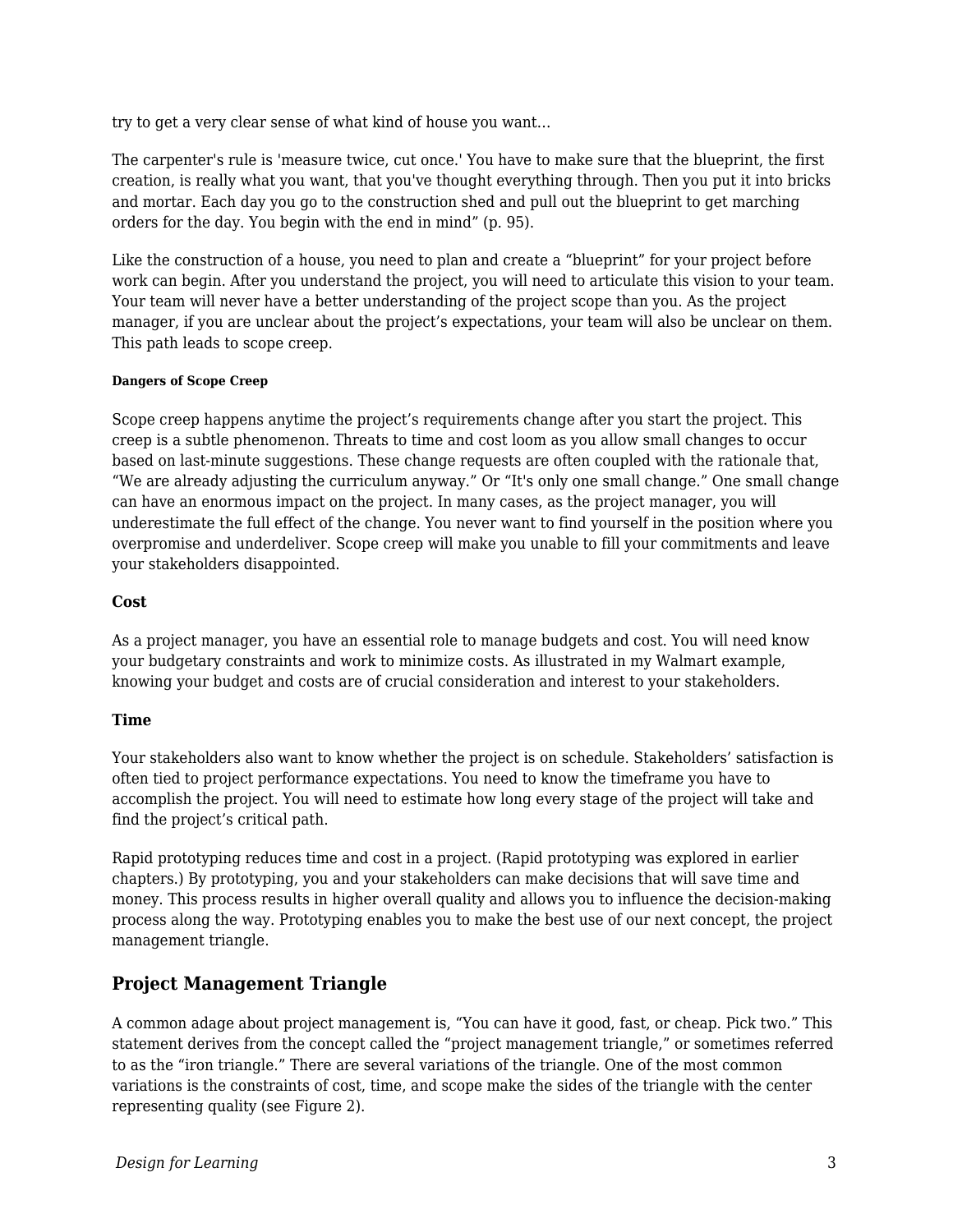#### **Figure 2**

*Project Management Triangle*



Let's say you are creating a training course, and you want it to be done quickly (time constraint) and at a low cost (cost constraint.) It becomes evident that the scope needs to be limited (scope constraint). You will not be able to add a lot of extras to the course (e-learning or VR experience). If you try to do all three, the quality of the course will suffer. If the clients want the VR experience, then the costs will rise. There are always tradeoffs for every adjustment made to a project because you cannot improve all three constraints simultaneously. As the project manager, it is critical to understand the consequences of every decision made and how it affects other decisions.

#### **Application Exercises**

- Create a chart that explains what happens at each phase of the project management lifecycle.
- How can effectively managing project constraints (scope, time, and cost) help a project to be successful and prevent scope creep?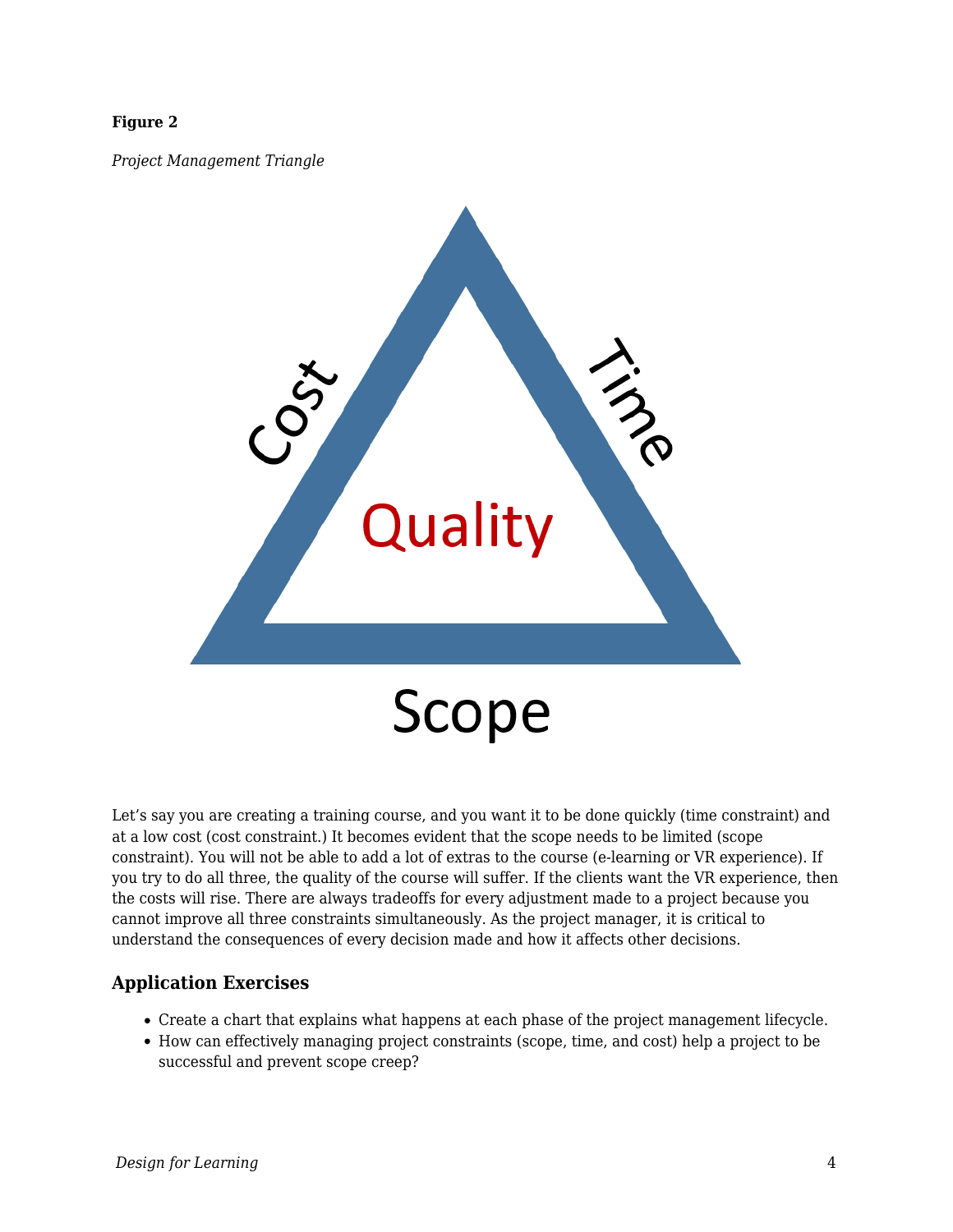## **Working With Teams**

Besides knowing the constraints, understanding the different teams that you will be working with on a project is imperative. There are several different types of teams that you may work with on any project. In this chapter, we will only highlight a few of those teams.

#### **Figure 3**

*Relationship Between Different Teams on a Project*



#### **Working With Your Team**

Whether you were given your team or you selected your team, your leadership will determine the team effectiveness and ultimately the success of the project. Your ability to manage and inspire people will be one of the most critical factors to the success of the project. You will need to assess what skills you will need for the project and match them with your team members.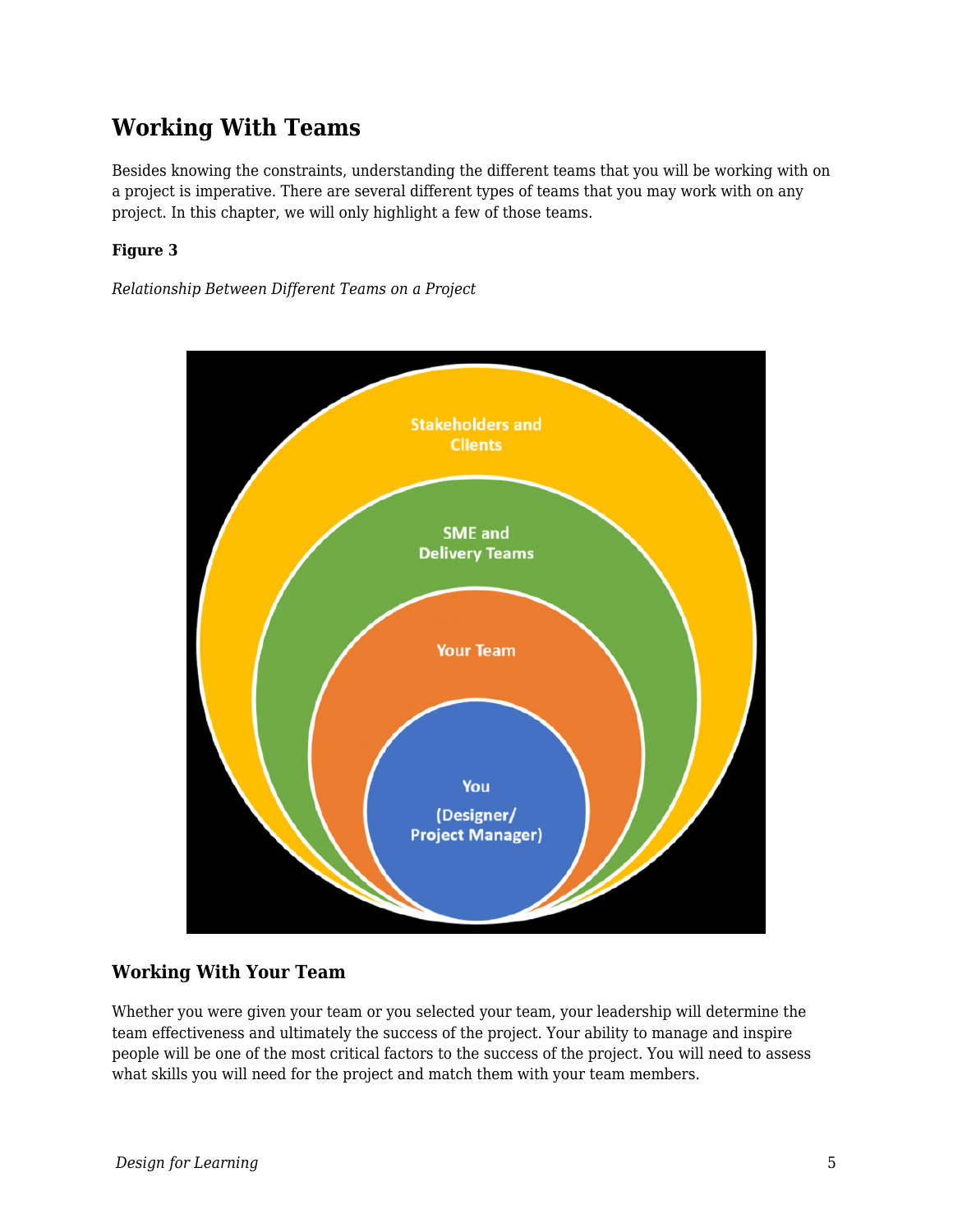As you identify strengths and skills of your team members, you need to allow people to play off their strengths. In the book, *Strengths Finder 2.0*, Gallup scientists "discovered that people have several times more potential for growth when they invest energy to developing their strengths instead of correcting their deficiencies" (Rath, 2007, p. i). I have found when people are leveraging their strengths, they are happier and more productive.

### **Working With SME**

A subject-matter expert (SME) can be a blessing and a curse at the same time. A SME offers muchneeded content knowledge; however, the project can quickly become off schedule if the SME is unavailable or unable to meet critical deadlines. Developing a relationship with an SME is explored more in the chapter called, ["Working With Stakeholders and Clients."](https://edtechbooks.org/id/working_with_stakeholders) Maintaining healthy relationships with key stakeholders, like the SME, will dramatically impact the project.

#### **Working With the Delivery Team (Instructors, Faculty, Trainers, etc.)**

As an instructional designer, rarely are you the one delivering or teaching the curriculum. Because of that, it is critical to keep the instructor/trainer in mind with the design of the materials, and how will it be implemented by the delivery team. With the excellent materials your team created, you will want the instructor training performed at the same high level. It may be necessary for you to work with your organization's delivery arm to ensure that the Train the Trainer (T3) sessions or teacher education programs happen according to plan. With this coordination, a successful implementation will allow the participants to experience the curriculum the way you design it. To explore more about implementation, read the chapter in this textbook titled, ["Implementation and Instructional Design."](https://edtechbooks.org/id/implementation_and_i)

#### **Working With the Stakeholders and Clients**

Your underlying goal of the project is to deliver what your stakeholders and clients want. To effectively do that, you need to answer these questions: what is the goal and how will success be assessed? You need to know the goal and design in the assessment.

When I created my first workshop for Walmart, I built it solely around the content given to me by the subject matter experts. I created beautiful workbooks and presentations. I even had the chance to attend the workshop as the material was delivered. At the end of the workshop, all the participants were ready to change the world because of my class. I thought to myself, "#LearningWasAchieved." A few weeks later, I was asked by a senior leader what type of return on investment (ROI) metrics I had and how well did the workshop achieve the outcomes? After scrambling to pull information together about the success of the class, I was only able to generate a pitiful report. I realized the failure was not in the workshop, but that I was unprepared to report on its success. From this experience, I learned the importance of backward design. In backward design, you start with the learning outcomes or goals, create assessments to measure those outcomes, and then create the content that will enable the learners to complete the assessments successfully.

The next time I developed a class, I started the conversation by asking questions such as: "What do we want to measure?" and "What do the students need to know?" I did this questioning on the front side of the project. I designed in key outcome metrics with how they would be assessed in the curriculum. This time, I had the reports prepared, showing ROI. Of all the leadership and management skills I have learned, the ability to show value (ROI) to my stakeholders has had the greatest impact on my professional success as a designer. Another chapter, ["Working With](https://edtechbooks.org/id/working_with_stakeholders)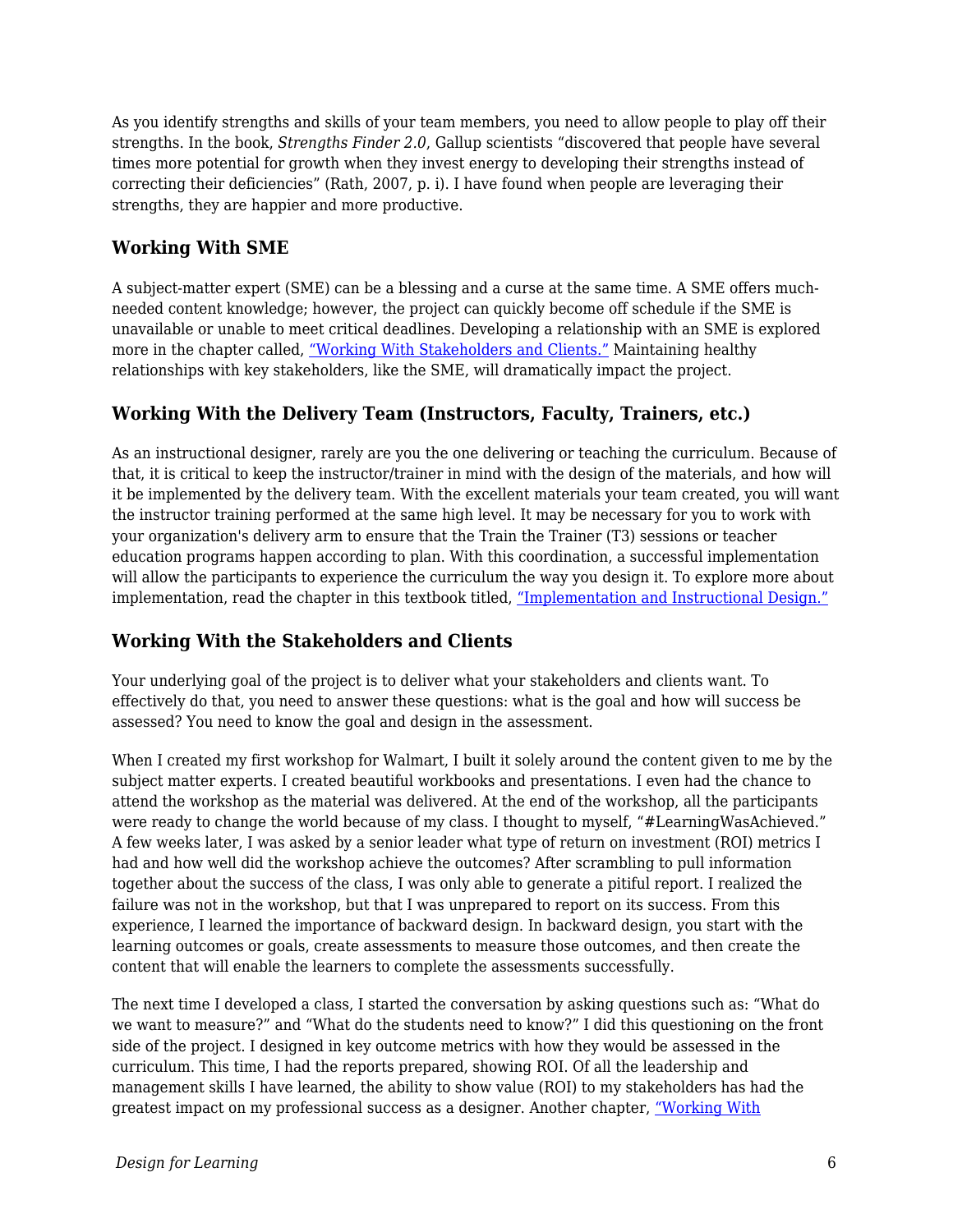[Stakeholders and Clients,"](https://edtechbooks.org/id/working_with_stakeholders) reviews more on these interactions.

## **Effective Strategies in Leading a Team**

Figure 4 shows the strategies to use to help you successfully lead your team through a project.

### **Figure 4**

*Effective Strategies in Leading a Team*

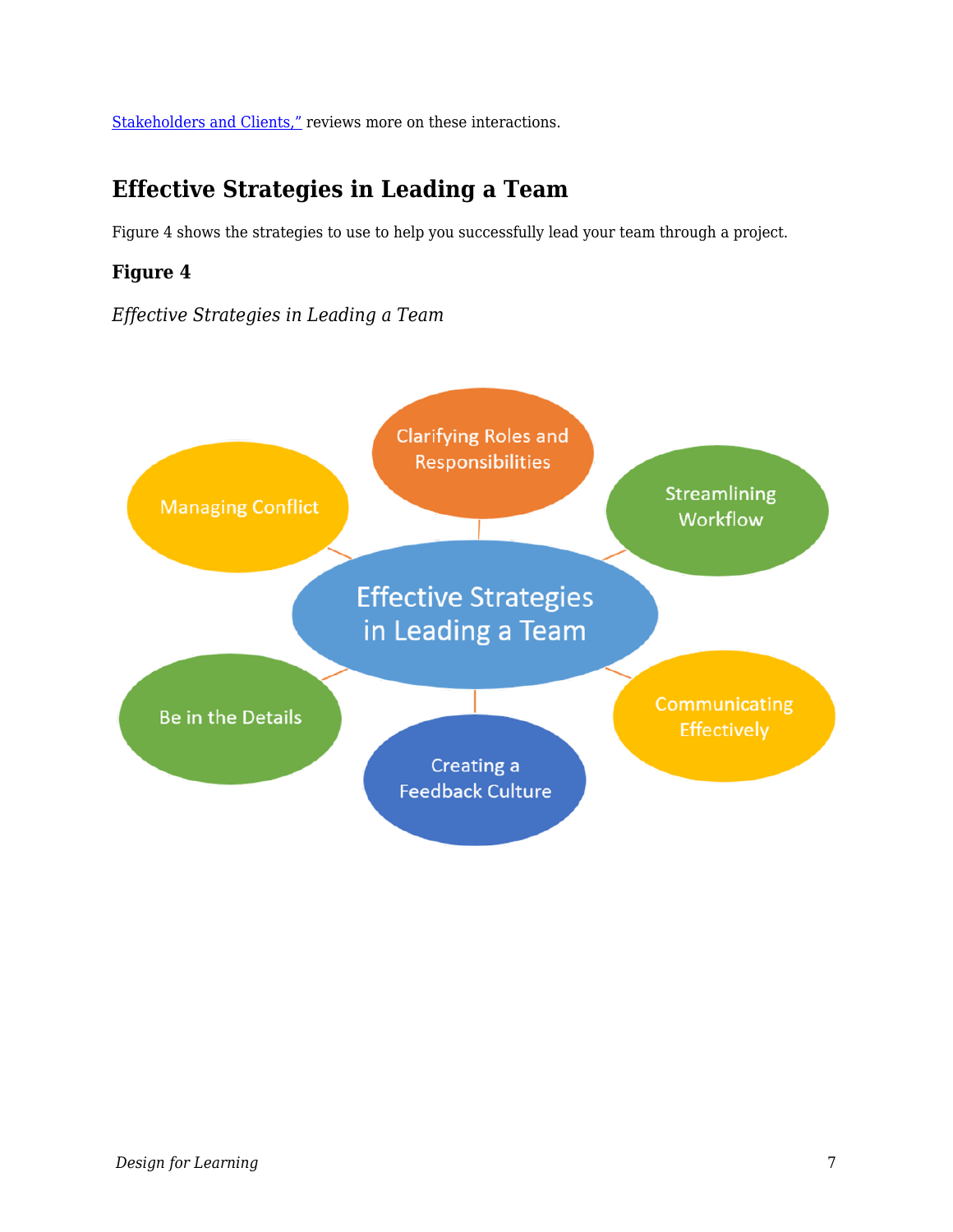#### **Clarifying Roles and Responsibilities**

Define the roles of your team. You need to understand who is ultimately responsible. Hyman G. Rickover, the "Father of the Nuclear Navy," led a team to build the world's first nuclear-powered submarine, the USS Nautilus. He had a deep understanding of responsibility. He said, "Responsibility is a unique concept... You may share it with others, but your portion is not diminished. You may delegate it, but it is still with you... If responsibility is rightfully yours, no evasion, or ignorance or passing the blame can shift the burden to someone else. Unless you can point your finger at the man who is responsible when something goes wrong, then you have never had anyone really responsible." (United States Congress, 1965, p. 87). Although you may have delegated tasks, the shared successes and failures of your project are yours to bear.

#### **Additional Videos**

• [Key Project Team Roles](https://youtu.be/KDbYzGY_QiE)

#### **Streamlining Workflow**

Find bottlenecks. As a leader, you can't fully delegate responsibility away for a project. So, if tasks aren't happening, you need to ask, "Why?" You will need to find solutions. In the book, *The Goal: A Process of Ongoing Improvement*, the main character receives a critical insight from one of his professors, "What you have learned is that the capacity of the [project] is equal to the capacity of its bottlenecks" (Goldratt, 1992, p. 158). This capacity of any given bottleneck on your team or as part of your project affects the amount of work accomplished during a particular timeframe.

The speed of the project will depend on the number of bottlenecks. It would be best if you gave time and attention to improving those bottlenecks each day. The priority has to be what problems your team is having and helping them solve the issues quickly. These problems or bottlenecks will determine whether you will meet your deadline.

### **Communicating Effectively**

Don't keep your people in the dark. As the project manager, you will need to develop strong communication channels with your team and stakeholders. B.G. Zulch discovered that "The single most significant factor affecting the success of a project is the communication ability of the project manager. If it seems true that everything rises and falls on communication and leadership, it stands to reason that leadership communication ability is the foundational skill that must be attained for a project manager to be effective…Communication is so important to project success that it has been referred to as the lifeblood of a project…" (2014, p. 1001).

Don't allow blind spots to develop. The responsibility of communication does not rest solely on the project manager. The entire team needs to be communicating regularly with updates on progress. Without regular updates, blind spots will occur.

Have regular meetings with your team. Many meetings are considered boring and a waste of time because the leader conducting the meeting does not know how to have a productive meeting. From the book, *Death by Meeting*, Lencioni (2004) asserts two ideas for more productive meetings. First, meetings need more drama. The meetings need to be centered around conflict by addressing difficult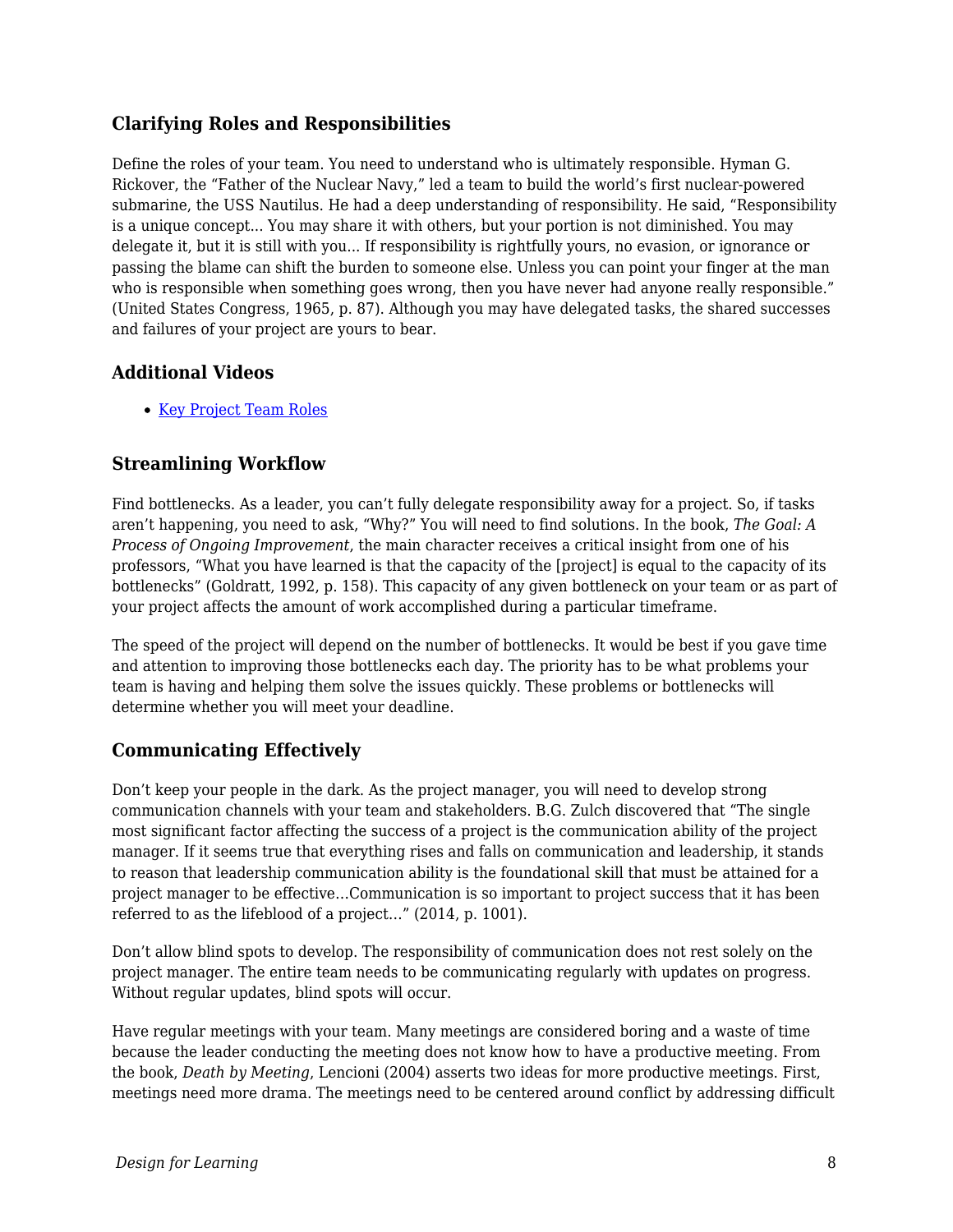questions. Let your people be passionate about what they do. Second, meetings need contextual structure. Not every meeting is the same type. Have the right kind of meeting that addresses your needs from a daily check-in to a monthly strategic meeting.

#### **Additional Videos**

- [Improving Your Project Management Communication](https://www.youtube.com/watch?v=1RqnvRYfNyQ)
- [How to Run Team Meetings](https://youtu.be/xW0CjH95K3Q)

#### **Creating a Feedback Culture**

Foster a culture of offering and receiving feedback. Feedback creates accountability. In the book, *The Oz Principle*, Connors et al. (2004) state, "You can gain great insight from frequent, regular, and ongoing feedback from other people. Although it can cause a great deal of pain and embarrassment at times, honest input helps create the accurate picture of reality that lies at the core of accountability" (p. 81). With any project, you need people to be accountable for their assigned tasks. With this loop of giving and receiving feedback, you, as the manager, can see the status of each part of the project. When you see epic failures with projects, many times, the lack of feedback is the underlying reason for it.

#### **Additional Videos**

• Managing Teams & Giving Feedback - Project Management

#### **Be in the Details**

Spend the majority of your time in the details of the project. Admiral Rickover, the manager who led the team to build the world's first nuclear-powered submarine, drove this point home by stating, "The man in charge must concern himself with details. If he does not consider them important, neither will his subordinates. Yet 'the devil is in the details.' It is hard and monotonous to pay attention to seemingly minor matters. In my work, I probably spend about ninety-nine percent of my time on what others may call petty details. Most managers would rather focus on lofty policy matters. But when the details are ignored, the project fails. No infusion of policy or lofty ideals can then correct the situation" (Rickover, 1982). Success is through the execution of small tasks.

#### **Managing Conflicts**

Have crucial conversations. Anytime you are dealing with people under time and money constraints, you are going to have conflict. As a project manager, you will be required to have crucial conversations. From the book, *Crucial Conversations*, Patterson et al. (2002) define a crucial conversation as "a discussion between two or more people where stakes are high, opinions vary, and emotions run strong" (p. 3). When leading a crucial conversation, it is imperative to stay focused on the facts and issues. Prepare ahead of time so you can stay calm and not be distracted by strong feelings and emotional appeals. A leader who approaches these difficult conversations in a nonemotional way serves his people more effectively. You can create a safe environment for a crucial conversation by validating the other person's position. Patterson et al. (2002) recommend the STATE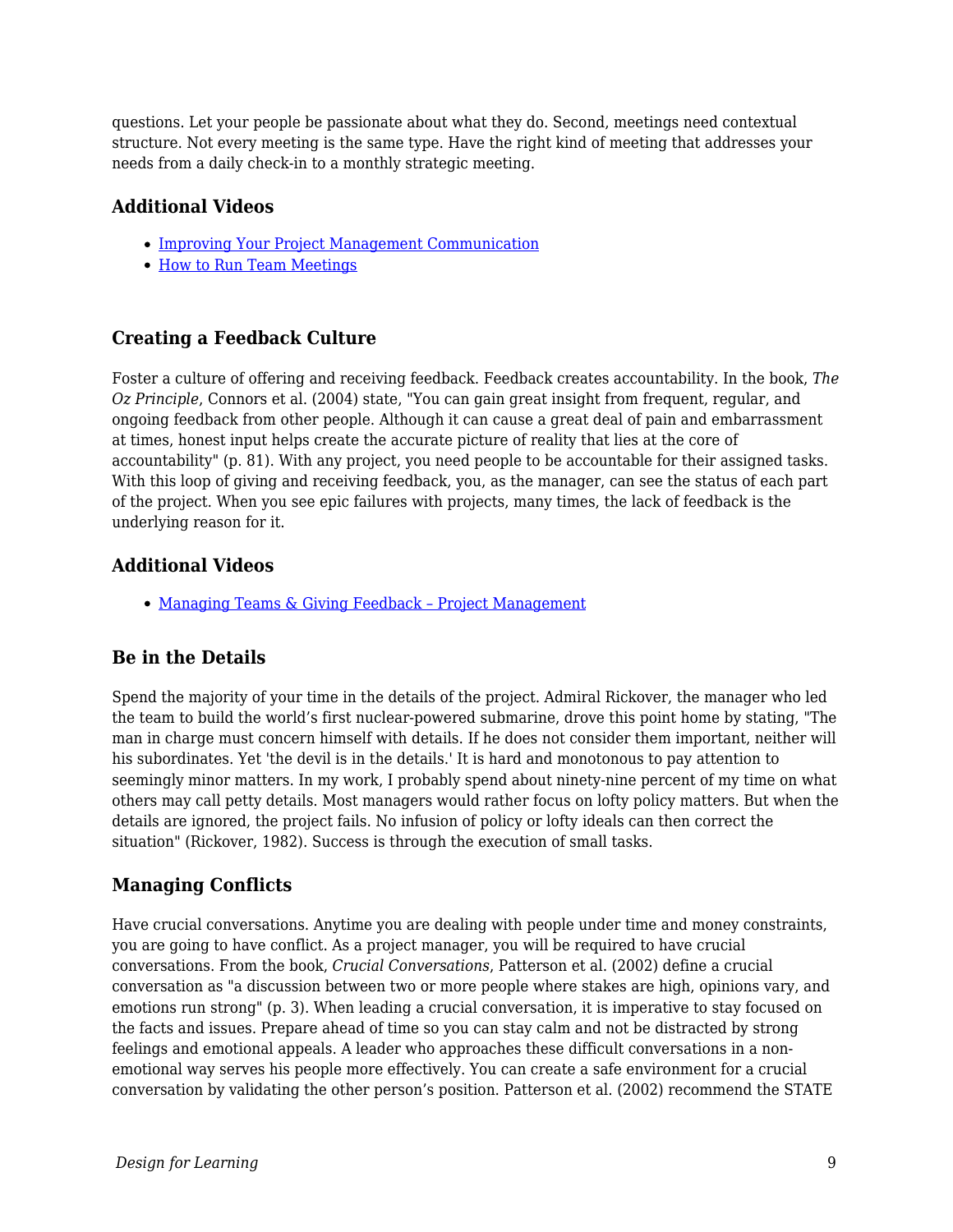method to manage conflict. The STATE method is an acronym of the tools you can use: Share your facts, Tell your story, Ask for others' paths, Talk tentatively (or speaking gently and respectfully), and Encourage testing (or invite others to talk) (p. 124).

### **Additional Videos**

[Conflict Management – Key Concepts in Project Management](https://youtu.be/wSwtbok3rv0)

### **Application Exercises**

- Identify the type of support you will need to give for each of the different teams with which you are interacting.
- Which strategies do you feel are the most important and how would you apply those strategies to your situation?

## **Conclusion**

In this chapter, we discussed that although you may be an instructional designer, you might often find yourself in the project manager role. We explored the four phases of the project management lifecycle: initiation, planning, execution, and closeout. We also studied how the project management triangle showed how the three constraints of scope, time, and cost can impact quality of a project. We reviewed the different teams you will work with on a project and provided effective strategies in leading a team.

Even if project management is new to you, becoming an effective project manager can be learned. As you master those skills, you will find yourself leading effective teams. A well-managed project will cause a positive outlook for everyone from your team down to the stakeholders and clients. Your finely-tuned project management skills will lead you to future success.

#### **Resources**

- Project Management for Instructional Designers Textbook ([PM4ID\)](https://pm4id.org/)
- Project Management Institute - [pmi.org](https://www.pmi.org/)
- A Guide to the Project Management Body of Knowledge (PMBOK® Guide)

## **References**

- Connors, R., Smith, T., & Hickman, C. (2004). The Oz Principle: Getting results through individual and organizational accountability. New York, NY: Portfolio.
- Covey, S. (2013). The 7 habits of highly effective people: Powerful lessons in personal change (25th anniversary edition). Retrieved from https://ebookcentral.proquest.com
- Goldratt, E.M. & Cox, J. (1992). The Goal: A process of ongoing improvement (Second revised edition). Great Barrington, MA: North River Press.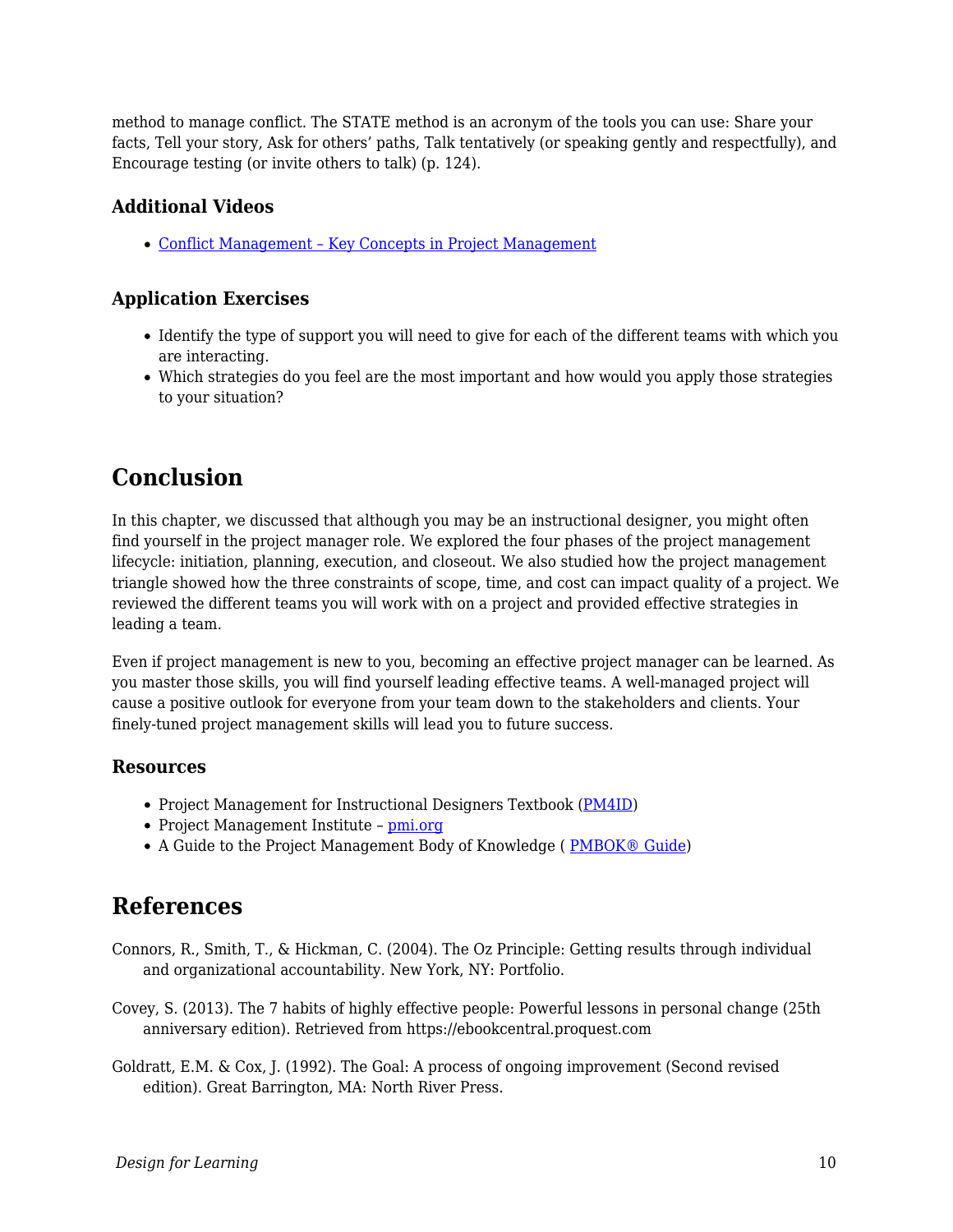- Lencioni, P. (2004). Death by meeting : A leadership fable...about solving the most painful problem in business (Vol. 1st ed). San Francisco, CA: Jossey-Bass. Retrieved from https://ebookcentral.proquest.com
- Patterson, K., Grenny, J., McMillan, R., Switzler, A. (2002). Crucial conversations. New York, NY: McGraw-Hill Professional Publishing.
- Project Management Institute. (2017). A Guide to the Project Management Body of Knowledge (PMBOK® Guide)–Sixth Edition. Newtown Square, Pennsylvania: Project Management Institute.
- Rath, T. (2007). Strengths Finder 2.0. New York, NY: Gallup Press.
- Rickover, H. G. (1982). *Doing a Job*. Retrieved from [https://edtechbooks.org/-Nyt](https://govleaders.org/rickover.htm)
- United States Congress. Joint Committee on Atomic Energy. (1965). *Loss of the U.S.S. "Thresher.": Hearings, Eighty-eigth Congress, First and Second Sessions*. Washington D. C.: U.S. Government Publishing Office
- Wiley et al. (n.d.). Project management for instructional designers. Retrieved from http://pm4id.org/
- Zulch, B. (2014). Communication: The foundation of project management. Procedia Technology, 16, 1000–1009. https://doi.org/10.1016/j.protcy.2014.10.054